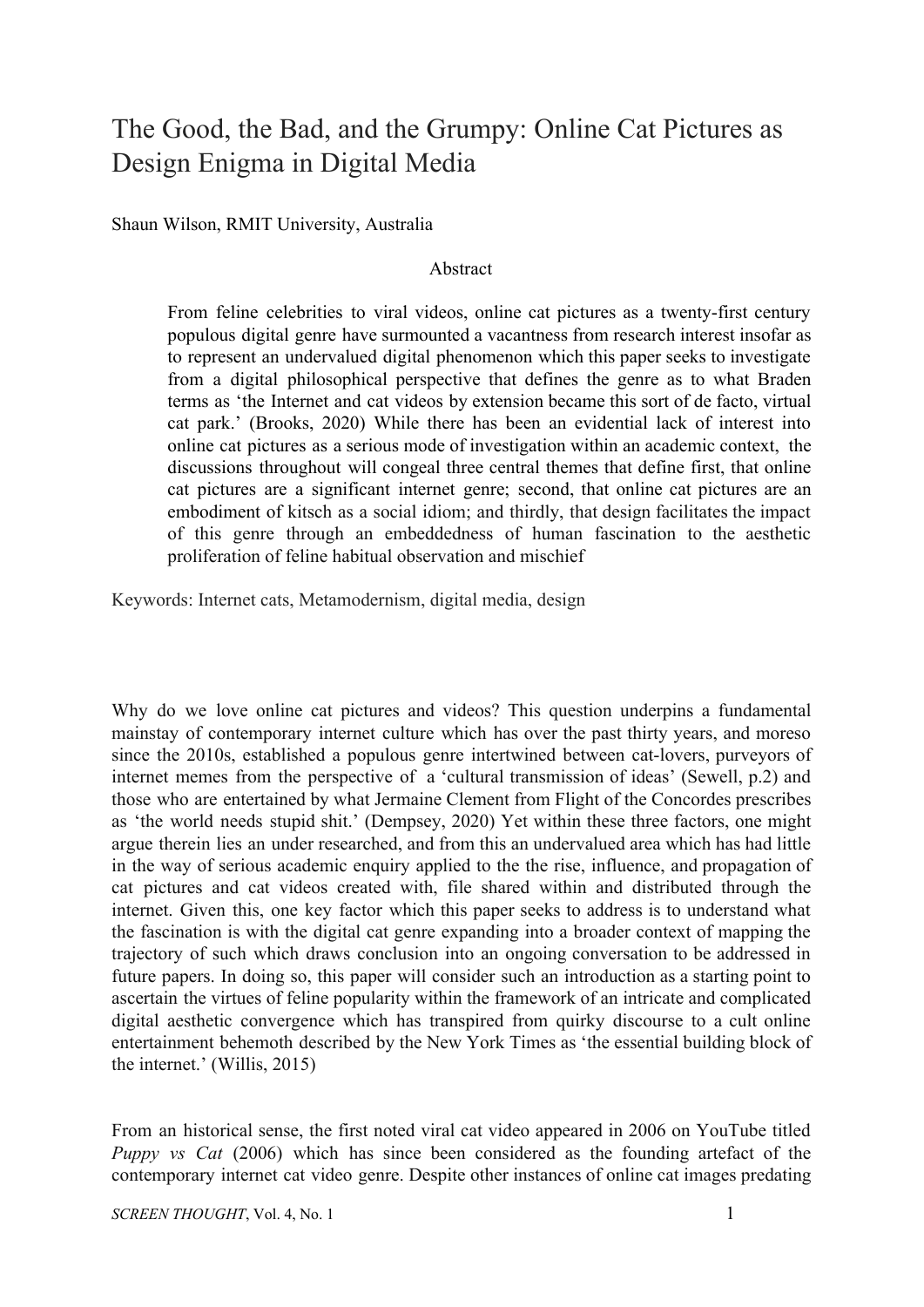this well into the early 1990s, what defines *Puppy vs Cat* as an inter-contextual position that up until 2006, the idea of an internet cat video genre was not yet a part of popular gigo-culture in the way that it is now, draws parallels to the audiences by whom these images and videos are created for in ways that tells us more about the audience of cat pictures than it does to the images themselves. As early as 1870, British photographer 'Harry Pointer and his *carte de visites* featuring cats with amusing captions' (Turner, 2010) proliferated a cat-image culture that was not unlike the same kinds of communities who made *Puppy vs Cat* viral, that in turn, isolate a trait which has only now been given the tools and availability of instantaneous digital gratification where the similarities between cat audiences of 1870 and 2006 share a commonality steeped in an obtuse fascination not found in any other association of animals in an online context.



Figure 1. 'Happy Cat: I Can Has Cheezbuger?'(2007)

At its embryonic birthplace, the humble beginnings was positioned into a smaller niche end of the internet, delegated to amateur cat lover communities and random cat aesthetic repositories on a much smaller scale. This early proto period for the genre was kept in check by the inability of mass social gigo-platforms prior to the age of social media which, after its proliferation allowed a greater mass market to have the means to access, upload, and distribute cat media at a viral operative first made possible by YouTube and Flickr. Supplementing these was foundational websites such as the blog 'I Can Has Cheeseburger' who pioneered the mythology of *LOLCats* and, in particular, the *Happy Cat* (2007) memes, which allowed users to upload pictures of cats and create rudimentary memes, understood in the Dawkin's sense, which then were ranked and rated by members thus contributing to the viral iteration of cat memes that, in 2015, contributed to a wider examination by CNN who estimated 6.5 billion cat images were then in current online circulation.

Yet this viralism on first glance may seem to be astonishing given the simplistic nature of the humble cat picture which up until the age of the internet was not necessarily thought of as a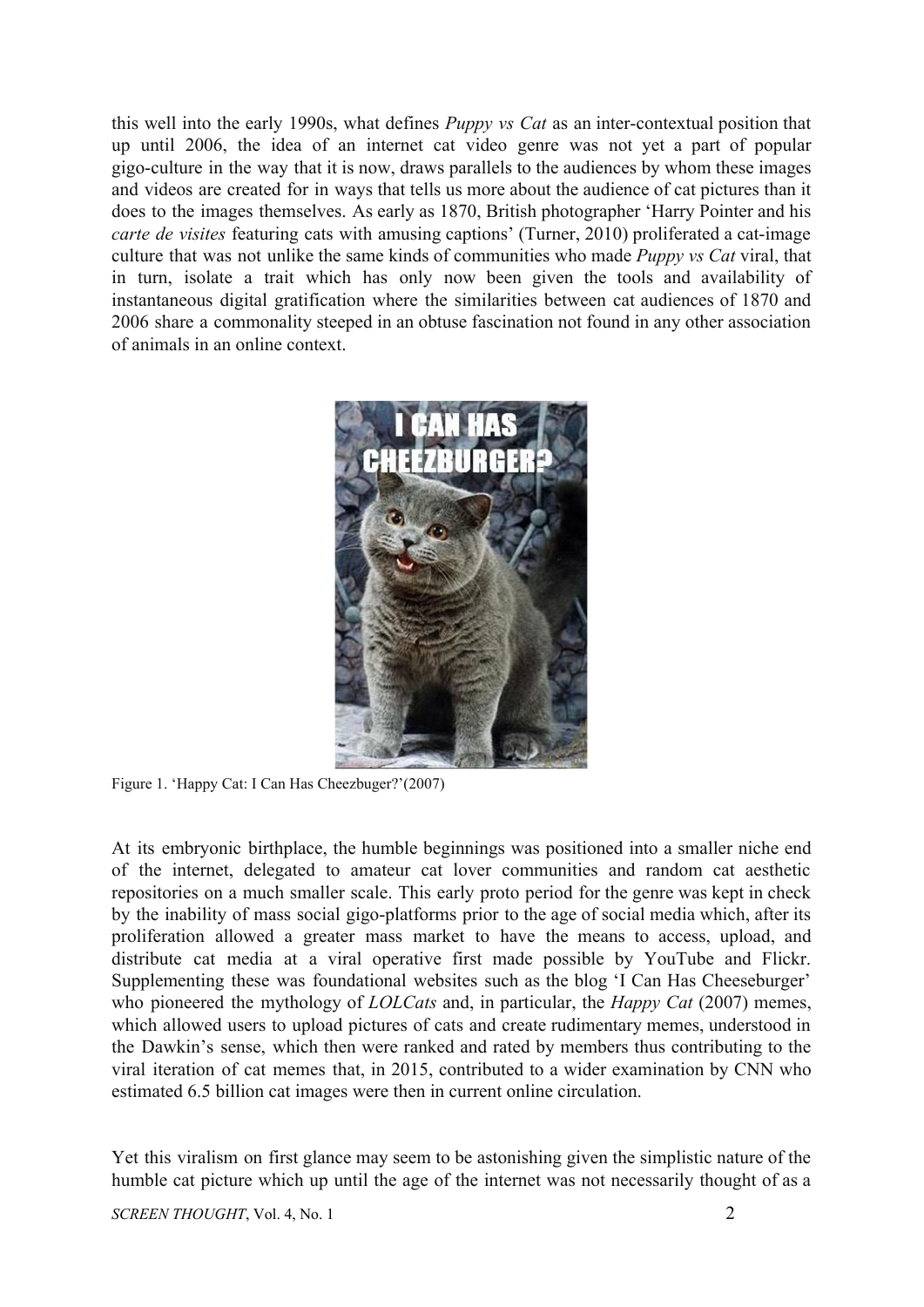global aesthetic mega-genre. However, through an historical glance, this paper suggests that the reason behind such popularity has an influence from Western society's love of banality, kitsch, and bad taste more so than it does for the propagation of feline hierarchy. As our desire to revel in bad taste has been a remarkably long and colourful visual history throughout human society since at least the documented late Roman period where the appeal of common tongue and converse vulgarity enjoyed by the wealthy and the powerful exploited stylised pornographic art adorned in private banquet halls depicting a variety of debauched human and animal encounters, interconnected with absurd symbolism associated with the more subdued sediments of mnemonic traditions commonly known as the Art of Memory, our ongoing interest into animal kitsch aesthetics has undergone a cyclical journey throughout the centuries to arrive at a place where the internet acts as a treasure trove for high and lowbrow images so much so that one might argue that pervaying 'stupid shit' (Dempsey) is an intrinsic human modality which not only finds immediacy within an entertainment value but also a deeper reflection of human society which speaks to that of engaging primal voyeurism at the proximity of boredom within our reach of cultural engagement. 'Yet one thing that remains the same is humans' desire to connect with one another and create a shared culture.' (Aslan, 2018)

Subsequently, in more recent times, the appeal of vulgarity and kitsch from the seventeen hundreds onwards cemented an evolution of gentiled genres in cultural aesthetics that reflect an adornment of nature and animals with a hierarchy of what became known as 'dog people' and 'cat people'. In this hierarchy as explicated through Western art, images of dogs were depicted as the stoic, loyal companion to human company whereas cats were depicted as either decoratively 'cute' or 'sullen, regal, dominant, engaging, selfish, spoiled and expressive, among other traits' (Alexander, 2011) where in comparison to online culture, these 'qualities [are] much more likely to be associated with 'people on the internet'. (Alexander, 2011) Notwithstanding, the worshipping of the domestic cat throughout Egyptian times established the legacy of feline representations to that of an independent entity controlled by no other, contrasted with dogs being of service to humans as a means of security and tasked usability. 'Images of dogs are much, much rarer, and are certainly not as widely celebrated.' (Alexander, 2011) Could it be that from this point forward that the hierarchy of cat pictures as an enigma is indeed a throwback to our ancient times where cats were considered interesting only because of their inability to be controlled and thus, to be feared or in reverse, illicit to our preoccupation with selfish creatures as a form of amusement and entertainment which ended up as internet humour?

As 'some of the most popular Internet memes are related to cats' (Alexander), a consideration for understanding the popularity of cat pictures rests in the proliferation of memes as the most common and popular forms of cat pictures which have surmounted a digital culture prescribed as a type of 'multimodal grammar.' (Aslan, 2018) Expanding on LOLCats, cat pictures are described by Willis as 'that essential building block of the Internet' (Willis, 2014) insofar as it's difficult to imagine the internet without viral picture and videos of cats but at a more complex level, what emerges in this instance is a broader and intrinsic context located in what determines internet virality. For example, Grumpy Cat - whose actual name was 'Tardar Sauce' - became the most recognisable and populous cat of the internet during the 2010s simply because of the proliferation of her portrait via memes that arguably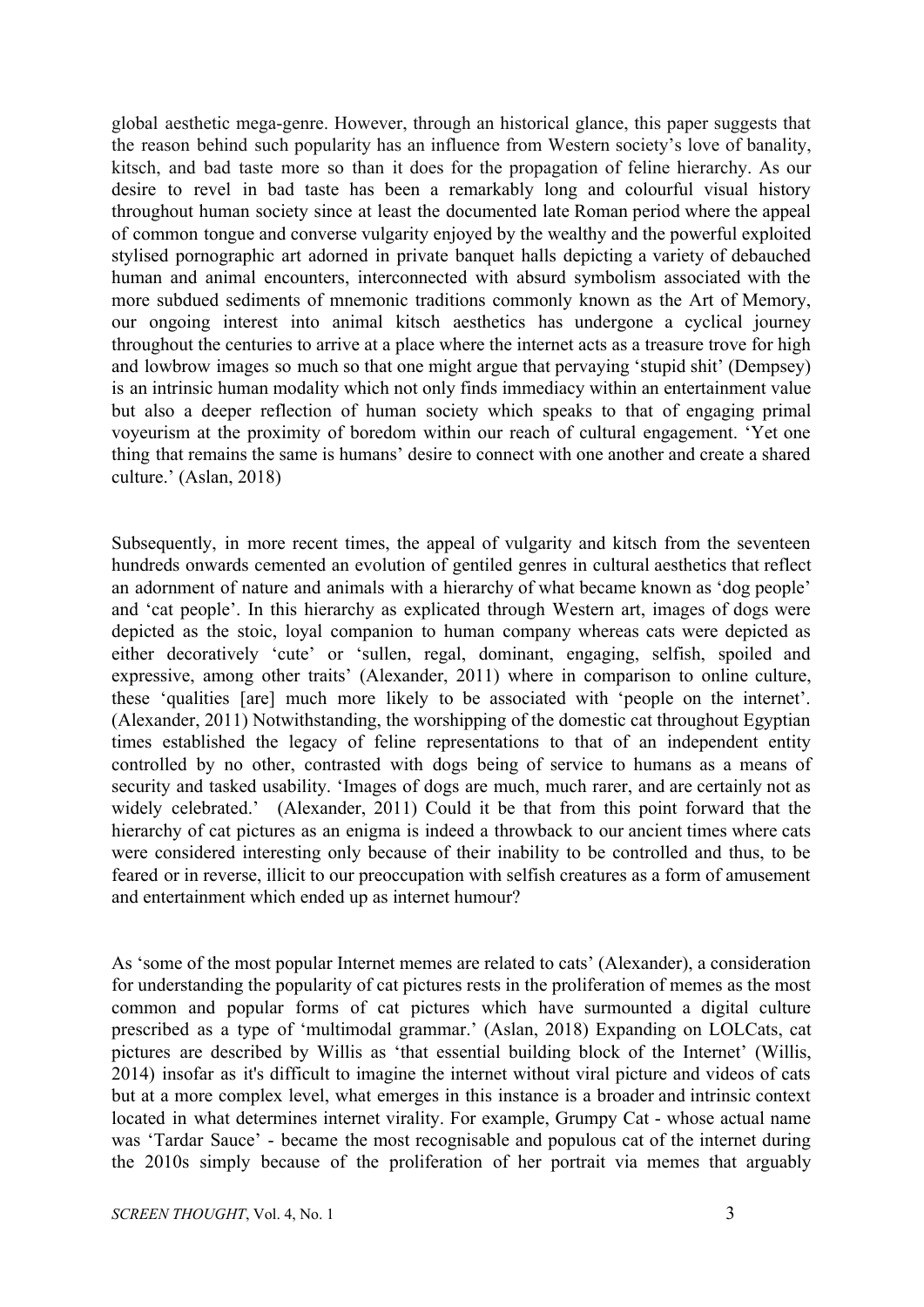accentuated an aesthetic of comical disgruntledness desired through the internet's love of visual cynicalism. Like other cat internet celebrities and phenomenons such as Lil Bub, Cats that Look Like Hitler, Every Time You Masterbate… God Kills a Kitten, Brussels Lockdown Cat, Colonel Mew, Longcat, Venus the Two-Faced Cat, Hamilton the Hipster Cat, Bongo Cat, Pusheen, and PeePee the Cat to name a few, the proliferation of cat celebrities based on actual and digitally created animals all have similar traits to the Grumpy Cat phenomenon which are pushed to social media distribution in order to maximise a wider audience in step with the virtues of genre cults. We can pinpoint social websites as the main driver of this cat celebrity phenomenon by examining the rise of Lil Bub for example, 'one of the original internet cat sensations, [who] rose to fame in 2012 after she appeared on the front page of Reddit' (Johnson, 2019) who at the peak of her fame had '2.3 million followers on her official instagram page.' (Johnson)



Figure. 2 'I Had Fun Once, it was Awful' (2012)

As the dark irony of very late Postmodernism suggests, one might argue that cat celebrities manifested through memes are efacements of a Postmodern elk reinterpreted through a Metamodernist troupe yet it is by this very iteration that they also become Metamodernist from their outright condition brought about by a Postmodern disorder of irony delegated by Relativism in ways that the contemporary version oscillates between an independently operating duality of the centrality of Post-postmodernism in its earlier roots laid through foundation during a late Postmodern decline. As the short lived Post-postmoderns schema gave way to social media and the rise of Metamodernism, this 'in-between' bridge between Postmodernism and Metamodernism's greatest tool was by default the proliferation of online memes grafted in the lead up to dramatic social shifts incurred by the popularity of social media that took viral cat pictures and videos and changed the way we as a global society interacted with them inasmuch as it also galvanised internet humour as a cornerstone for contemporary culture, situated as a merger between ironic presence, cynicism and distrust, and the rapid mass-celebration of stupidity now positioned as a mainstream necessity of social communication so far as it involves the concept of mapping human relevances of

*SCREEN THOUGHT*, Vol. 4, No. 1 4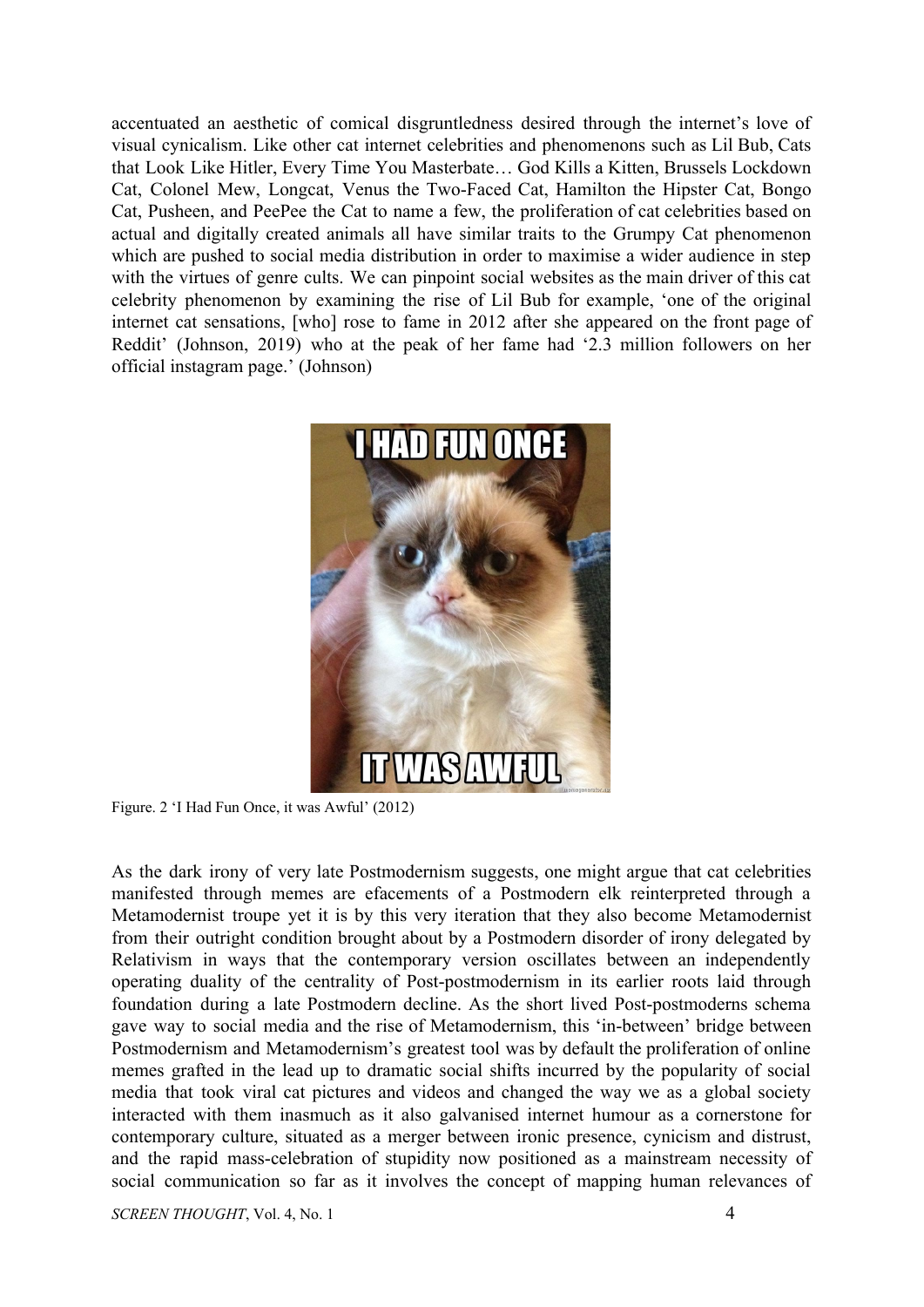stupidity onto non-human interactions to what George argues as 'project[ing] emotions onto things that aren't humans to try to understand them. That's something we do a lot when we are watching cat videos.' (George, 2015)



Figure 3. 'Woman Yelling at a Cat' (2019)

A morally complex example of cat memes is located in the viral *Woman Yelling at a Cat* (2019) meme 'which its origins from a 2011 episode of *The Real Housewives of Beverly Hills*' (Mitchel, 2019) depict an actual altercation of a woman claiming domestic abuse from her then husband who later committed suicide, paired with a completely separate image of Smudge the Cat juxtaposed from another popular meme 'He no like vegetals' (2018) which first appeared together on a tweet by user @MISSINGGIRL with the title 'These photos together is making me lose it' (@Missinggirl, 2019). Despite the comical intent, this paper questions in a broader sense how can a meme be annointed as funny and, in addition, be made viral through celebration of the meme when the source of the image is widely known to depict a woman in a moment of actual trauma and also associated with a real suicide yet, when ignored in favour of humour without moral judgement, such narratives are either completely ignored by internet users or even worse, are dismissed for the sake of internet humour, arguably marking the point when cat memes pathway a darker societal trait not unlike the actualities of online sociopathy and thus play out a part in becoming equally dismissive of empathetic responcibility from users and audiences alike.

From a critical and structural point of view, if we were to consider this as both ironic *and* cynical, that is to say, a *condition* of late Postmodernism *and* Metamodernism then it becomes clear that a starting point in determining the cultural immediacy of cat memes and, indeed, the perspective that 'the cultures of the internet lend themselves much more naturally to the traits associated with 'cat people' (Alexander), the premise of such invites a reasoning to articulate the genre as to be considered as its own space within the internet that is very much unlike other similar aesthetics such as, for example, online racoon pictures or elephant pictures or even bears or goldfish images. While there is a case, for example, to suggest that cats are more interesting to online audiences than, say, a goldfish simply because cats are seen as selfish and therefore, more entertaining than a goldfish, therein raises a question that we as a society are gratuitously welcoming to the voyeurism of bad behaviour directed at other people and thus, less inclined to celebrate the less diabolical intents of, say, a picture of a racoon simply because the racoon does not share a domesticated mythology to humans in the same way that cats have endured throughout their historical legacy in human society even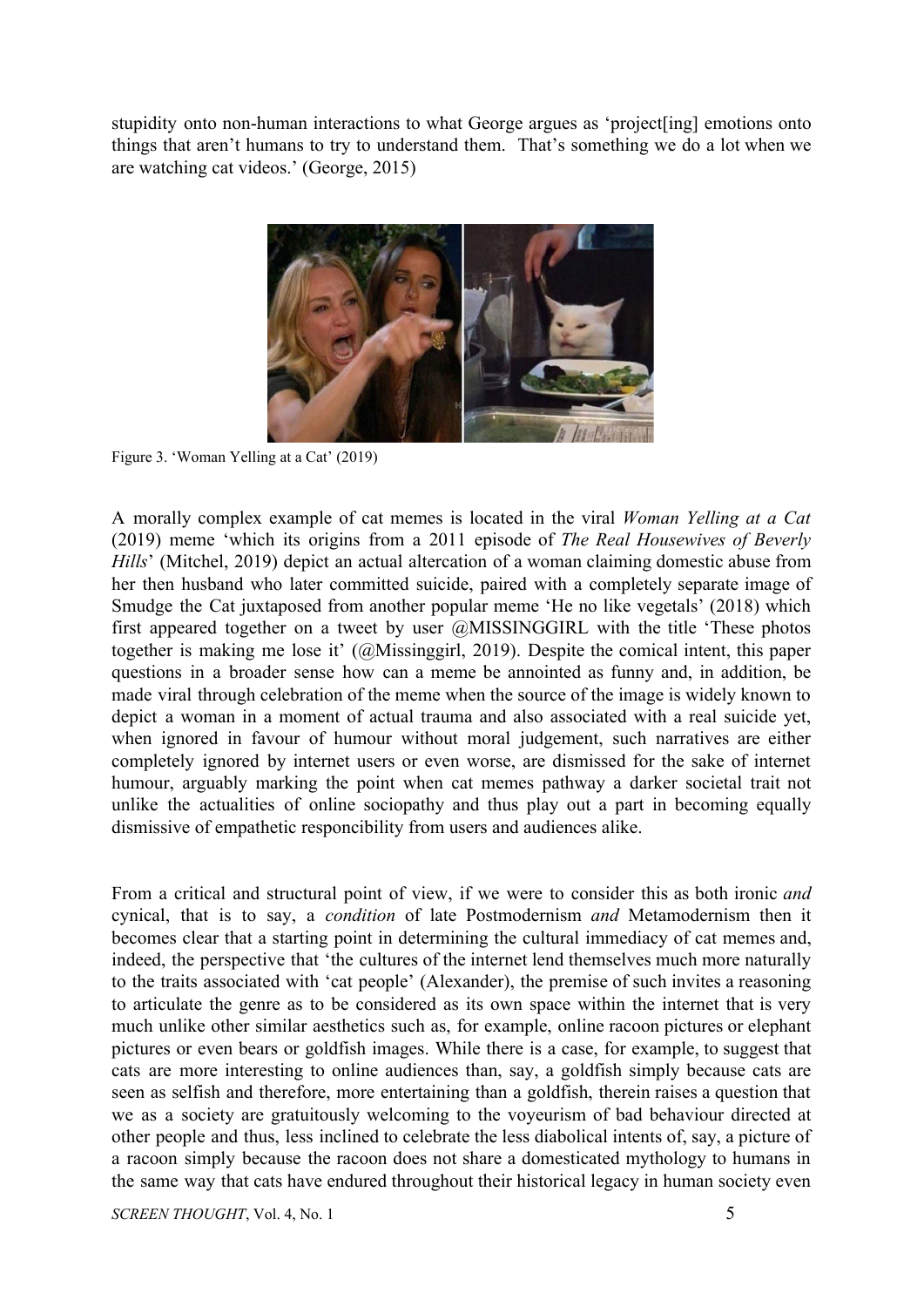though there is, fundamentally, little difference between a cat and a racoon or even that of a cat and a goldfish on a macro level when placed into a theoretical state whether this be through the lens of Postmodernism or Metamodernism. Moreso, if operative Postmodern thought, taken in the sense of 'being of' Postmodernism in the now as opposed to 'belonging to' Postmodernism in the past, affords a transfixanimity towards cat images, that is to say, teased from the pillars of Postmodernism within its historical timeline as opposed to being Postmodernist-like in the present, which are two vastly different approaches to aesthetic analysis, which embodies the online cat aesthetic truism undermined by its whole whereby we see four sequential events occur that can only function within a Metamodernism space. The first is that we witness the cat picture as a cat picture in the same way as what Baudrilliard would prescribe the condition of an order simulation at the outset before its consideration of simulacra was approached; the second occurrence is that we graft our own aesthetic context to the image in determining if we 'like' the image or not; the third occurrence is placing the subject into the wider genre of internet cat pictures which holds the weight of every other cat image we either know or have seen before; and the fourth and final stage is what happens to this image at a macro level once the image achieves a sense of viraliability. At the fourth stage, the originality of the image ceases to exist in a multi-copied form to what Postmodernism considers to be of simulacre but where the Relativism of the image breaks down into an absolute of Metamodernism is in the way the multiplicity of the image also ceases to exist once the subject goes viral and loses its contextualisation to be merged into something else, such as, for example, the 'Woman Yelling at a Cat' meme. What we see here is a firm separation of how cat images can start out being Postmodern but once virality changes the subject's affect, Metamodernism is the only form that the subject can accept due to the inability of Relativism's consideration for the defuncting of analysis at a viral stage - that is to say, the difference between a multi-copied image and a viral image is that the copied image, even at a Benjamin prescription, can proliferate itself from one copy to the other because the context of the copied image will remain closely aligned to itself through iterations and relations that progresses to something completely different over time but in comparison, a virality occurs so rampantly that the context of the copied image is magnified at a scale so vast that no contextual anchorage is possible to maintain within the image due to the mass proliferation of mis-contextualisation, only limited by the availability of online distribution means and transaction not necessarily the former of a slower and therefore more narrowed trajectory isolated by a pre-internet medium. In doing so, this paper considers online cat images in terms of their subject as being 'of' Postmodernism and Metamodernism taken as that the vast trove of online cat subjects will never achieve virality and therefore only be able to experience an aesthetic of a Postmodern form yet once virality takes a hold then Metamodernism provides aesthetic sanctuary in its structuralism that online cat images need to sustain rigour once redistributed as a meme.

If we return to the Grumpy Cat memes, the animal's aesthetic structuralism plays out a much different architecture for the subject due to the weighted multiplicity of her online agency once the copy of a copy premise is abandoned and re-interconnected with other 'memes of memes' thus disrupting the context to such an extent that all meaning in the original context of a copied image is lost due to the weighted burden of gigo-scale distribution. The same can be said of the context behind the traumatised women in *The Real Housewives of Beverly Hills* image that, for said reasons, has dislocated from any of its contextual grounding whatsoever by gigo-scale multiplicity. This of course raises the question about originality which has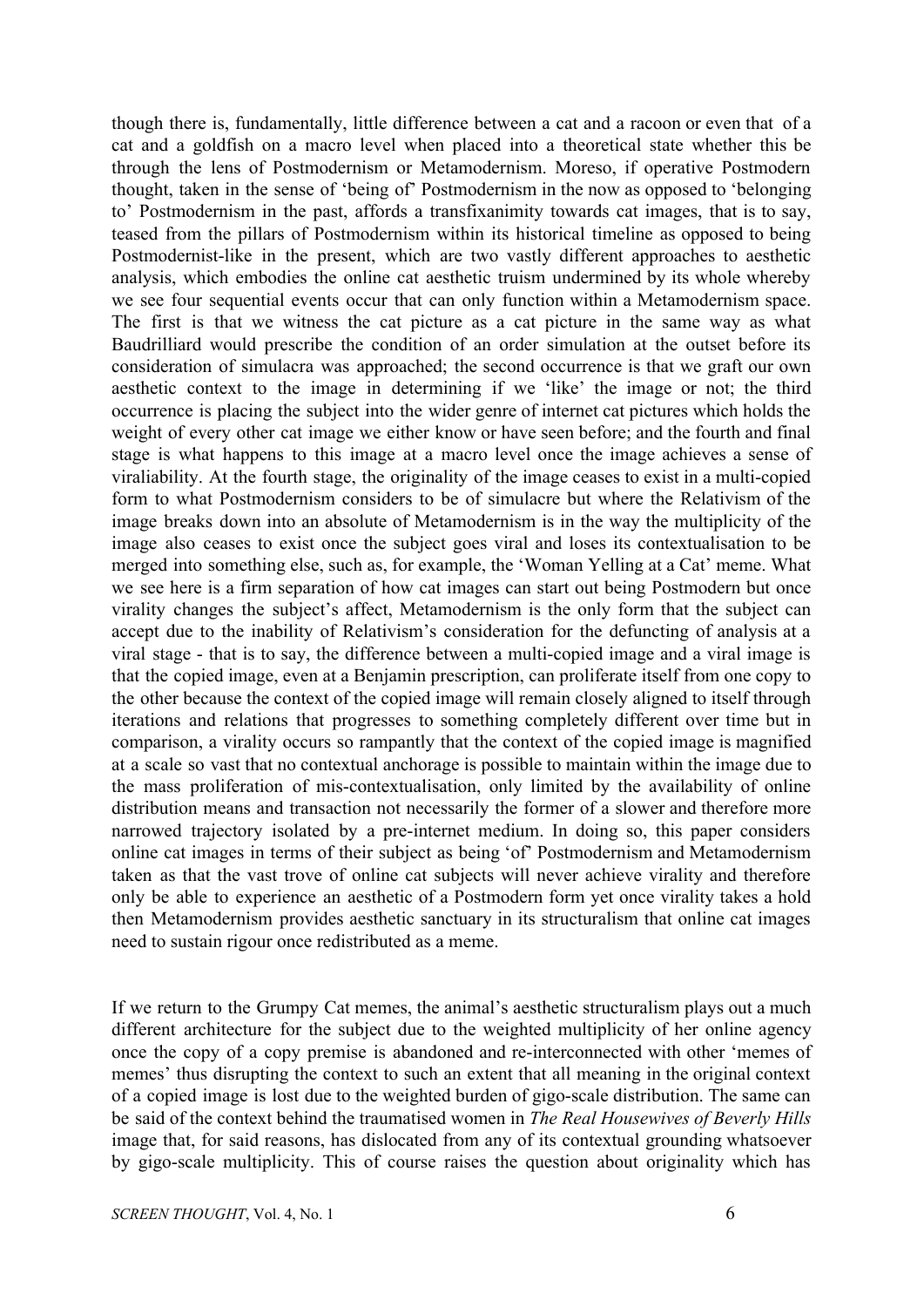definitely not been of consideration in a Postmodern context but in such a rampant and mass repeated phenomenon achieves a different kind of aesthetic anointment where even the multiplicity of the image fractures to cease any multi-contextual boundaries for the subject, questioning the fact that if this rampant copying and application of different localised meanings destroy components of the subject within the process of multiplicity. This raises a point of view to consider that once a subject has been transformed so many times and in so many variants of times then is the subject tasked with an impossible aim of *actually* existing in the first place *if* the subject has no interconnectivity at all apart from a bridge between what we are familiar with and what we choose to recall based on if we 'agree' with the image.

Further, as the 2010s built an online culture hallmarked with the metrics of approving or disapproving items within digital media - tweets, images, videos, posts - through two systems, one being a hybrid rewards currency and the other a shunning punishment system in order to police the first with accountable metrics of likes and dislikes, friended and defriended, agree or disagree, follow and unfollow, and user review, self-appointed critique auspiced under the freedom of unedited and unverified comments inadvertently controlled by herd moderation of both celebration and condemnation. So with this in mind, once cat images and videos took their place in an aesthetic mega-genre, the vacuum of this user's court also has the power to change the subject of its copied image and even disable it all together by establishing an online cabal of internet ethics construed to its demographic's politicalisation, completely independent from governments, corporations, and the military to what Hari Kunzru argued in 'that the rise of the internet has made Postmodernism useless not by contradicting it, but by making its precepts conventional.' (Kunzrun, Schrek, 2011) If we take Kunzru's position and apply this to cat pictures, there is a lot at stake for Postmodernism being the advocate for a Relativist analysis of an entity that stops in its position to be Postmodern when Postmodernism as an 'avant-garde theory' (Schrek) can't function in an environment where the internet exists simply because its job as a disruptive analysis through Relativism is defunct as a cultural presence when it was never designed to consider gigo-sized disruption on the scale of what the internet affords, even despite Baudrillard's investigations into signs through a proliferation of mass application - or in other terms, the internet is just too big for Postmodernism unlike Metamodernism, which in its current oscillation is designed and manufactured to carry the weight of the subject from the internet and not therefore confined to the limitations of scale when both a Relativism and an absolute 'iteration of things', as not unlike the 'internet of things', provides a perfectly operable cultural theory by which interprets digital aesthetics from the 2010s onwards.

So now that we have defined online cat images and videos as being of Postmodernism *and* Metamodernism which is quite unlike previous aesthetic instances such as, for example, Barbara Krugger's *I Shop Therefore I Am* (1987) or Damian Hirt's *The Physical Impossibility of Death in the Mind of Someone Living* (1991) or even Jeff Koons *Three Ball Total Equilibrium Tank* (1983) which were all quintessential - and quite important and significant - Postmodernist works are now unable to situate themselves into a Metamodernism framework after the fact because they were never conceptually able to communicate outside of a Relativistic irony, our humble online cat image and video subjects have a trick up their sleeve so to speak whereby these said masterpieces of contemporary art do not. If we, dare I say,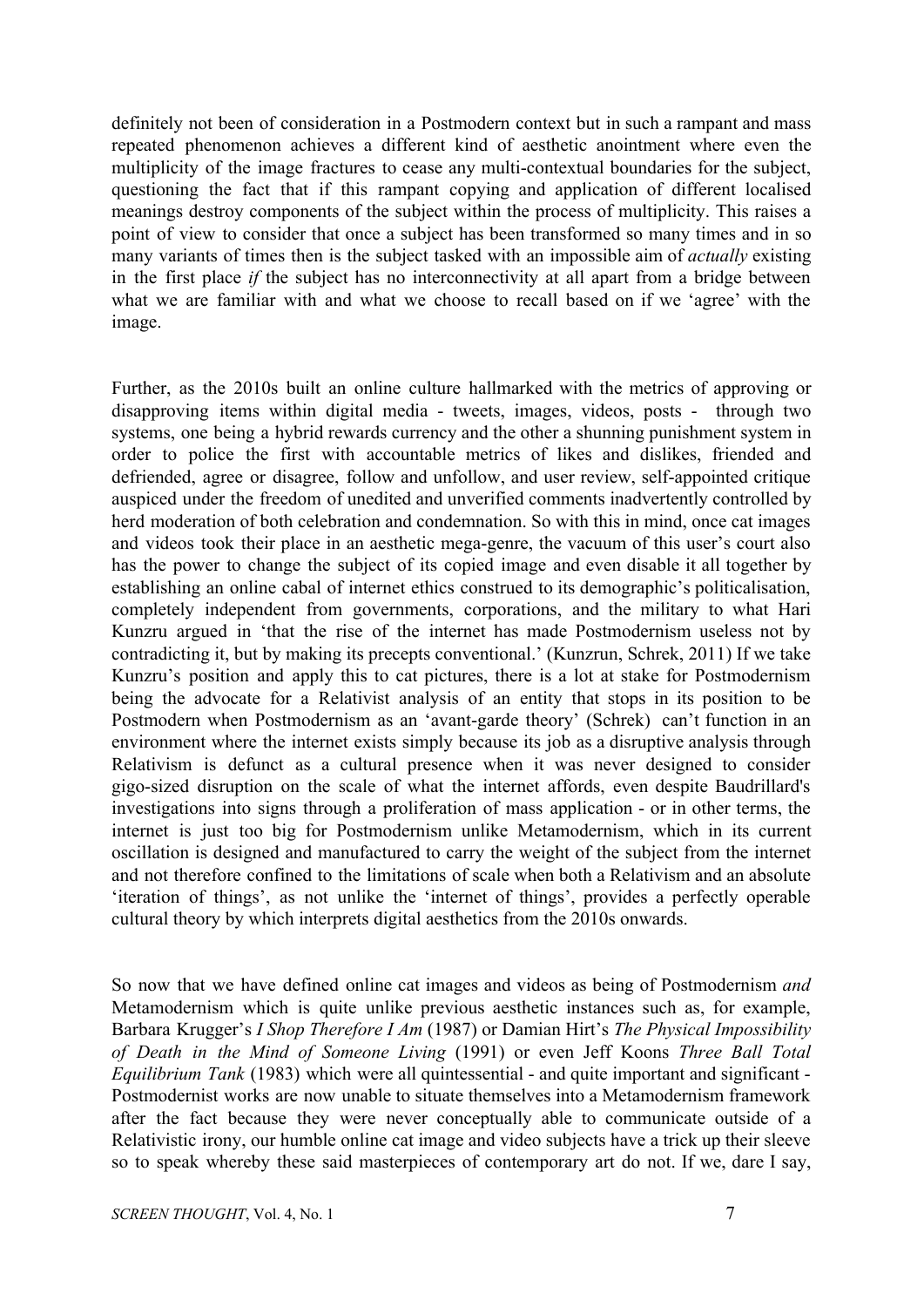compare *I Shop Therefore I am* with *Woman Yelling at a Cat,* or likewise, *Three Ball Total Equilibrium Tank* with arguably the first Grumpy Cat meme *I Had Fun Once, it was Awful* (2012), the memes are able to hold themselves in both Postmodernist and Metamodernist territories because they essentially have never existed outside of the internet made with, by, and for the internet. If, say, we printed a post of *I Had Fun Once, it Was Awful,* and hung the image on a gallery wall, it has an ability then to be Postmodern because the image in this location is critiquing the internet in the same way as *Three Ball Total Equilibrium Tank* critiqued through Postmodernism. Yet place *I Had Fun Once, it Was Awful* back into the internet at the same time as an image of *Three Ball Total Equilibrium Tank* and the later ceases to be anything more than an image of an artwork as opposed to Grumpy Cat holding its subject in tandem with Metamodernism, thus being able to exist in both a physical and digital aesthetic. Likewise, *The Physical Impossibility of Death in the Mind of Someone Living* would suffer the same instance as *I Shop Therefore I Am* which is quite surprising in that Krugger's work has all of the same characteristics of an online meme whereby the artist uses a slogan to change the context of the image but where it fails to become a part of the internet and moreso, Metamodernism, is in its inability to be socially intercontextual as located in the agency of memes. If we place the Krugger image online, its logic can't be deconstructed in the same way as the Grumpy Cat meme can because the tradition of the Grumpy Cat image through its vitality has an ability to be redistributed with a completely different contextualism as it is not tethered to a Relativist analysis of an absolute singularity whereby the Grumpy Cat memes exist because they are randomly redistributed with completely different meanings and values governed by the way and intent that they were created. In essence, a cat picture on the internet once it enters meme territory holds its purpose for mass redistribution and multiplicity for mass audiences which Krugger's work was never intended to be and, moreover, is not able to accomodate because it doesn't know how to function conceptually beyond its own aesthetic singularity. This is not to say, though, that the said examples of artworks are somehow inferior to cat memes as the artworks are, in their own right, undisputed masterpieces of the Postmodern era. Yet, if we can learn anything from this instance, it is such that the gigo-scaled weight of online cat subjects are much more pliable and inter-adaptive than their Postmodern formers to such an extent that aesthetic multiplicity has an important function to play when considering how we engage with online cat subjects governed by how these subjects allow us to become part of the aesthetic through democratisation which was, prior to the social internet, removed entirely from a participatory availability that, in doing so, gave internet audiences the ability to be within the aesthetic itself rather than being an observer of it from the outside as found in Postmodern art and the pre-social-internet eras. That said, while this provides a cultural theory perspective in the way we might ought to think about the genre's affect and also, condition from Postmodernism and Metamodernism, the third and final perspective concerns itself with how such a genre reflects on our relationship with cats through the image as a design enigma within digital media.

As a means to come to terms with design in this capacity, a more meaningful approach that offers a way to understand human needs for animal companionship rests in how this emotion is manifested within the subject and, in turn, how the subject then locates itself in what we've already established as within the experiences of a social internet - which of course distances itself from a pre-social internet as two completely different ways to think about how to define and interact with the digital cat genre. As we have discussed prior with regards to *Puppy vs Cat*, the fact that at the time of this paper's publication, sixteen million YouTube users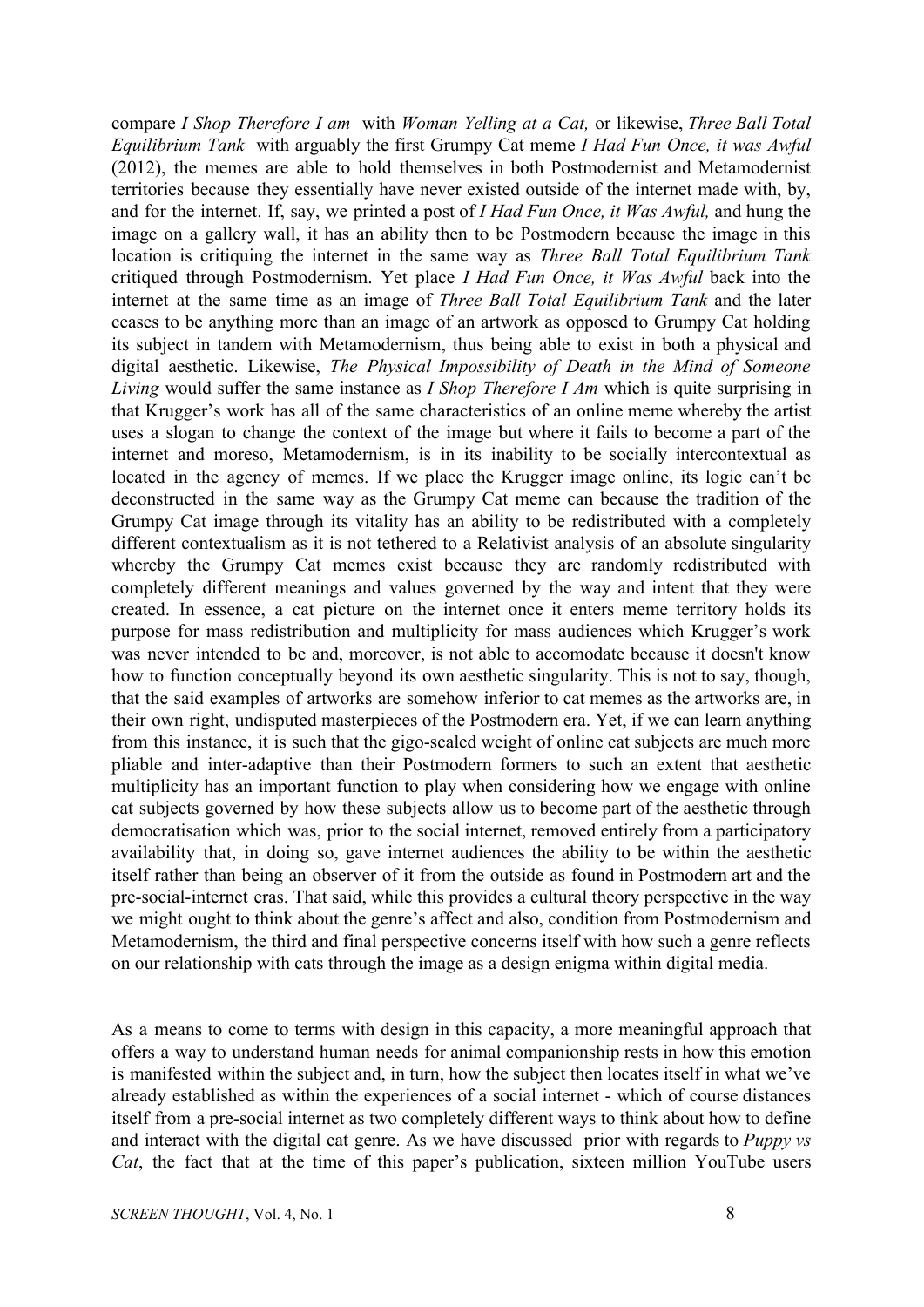proliferated the video into a varial phenomenon hence paving the way for internet cat celebrities like Grumpy Cat, for example, to gain traction as an online superstar attests to the fact that if it was not for our pre-existing fascination with cats then this video would not have achieved such high variability and subsequently provided to be a significant artefact which began an online genre. So what exactly did *Puppy vs Cat* have within its subject that made it so popular in the first place given that one quality we have already identified is our love for banal kitsch?

It remains to be seen if this factor is attested simply because we like watching video of cats as an entertainment platform or if there is a deeper connectivity between how digital media has allowed to us to interact and distribute images but, if we consider both as important keystones towards the proliferation of the genre it would not matter in what way the technology surmounted our engagement with the subject because our fascination with cats predates the internet and digital ways to represent such an interest. Yet, if we consider design as a primary method by which to access and interact with cat subjects, the way in which design itself allows our accessibility to flourish enables design itself to be responsible for our online depictions of cats supported by what depictions are upheld within the subject and how these images can function within a global marketplace. For example, as UX Design plays out a significant role in the determination of the subject, the method by that which a visitor to a YouTube page interacts with the subject from a technical point of view is firstly reflected in the continuity by what the audience is afforded in design tools to develop their experience of the subject and afterwards, the ways by how this world-building was enhanced to enable such an experience in the first place. This opens up two distinct methods of design at two independent and differentiated structuralisms in what is contained within the cat picture or video itself and secondly, how this artefact is placed into distribution to allow us to experience its agency that ultimately impacts on the way that we would experience the image, whether this be through the means of locating the subject, the trinkets around the subject once found such as the design of the webpage or the housing of the artefact, or even the social interactive tools which contextualise the subject by way of comments, interactive controls such as sharing or modification, and the ability to contextualise the subject through re-editing.

It would be cumbersome and somewhat limited, though, in this regards to consider design as merely an aesthetic processing system nor would it be advantageous to remedy design as the overarching medicine of images in terms of what governs the most efficient and comforting emotive visual experiences of online engagement, thought of as a cumulative singularity that often bestows what design is or isn't anointed by from the general public as this would inadvertently deny design itself a fortitude of anything beyond a definition of mechanical methodology which, in this instance, denies the more intrinsic fundamentals akin to the types of images of cats that we experience online. As such, this paper will consider design much more than just a process-orientation and, in turn, open up to the idea that design within the image is just as important as what we bring to the subject from witnessing the image in the first place. Further, the interconnectivity of design affording to what we bring to the image suggests a more personal explanation of why we gravitate towards cat pictures because of our pre-existing affection towards cats that is none the more prevalent than the position epitomised that 'when Australia announced a plan in 2015 to cull 2 million feral cats, the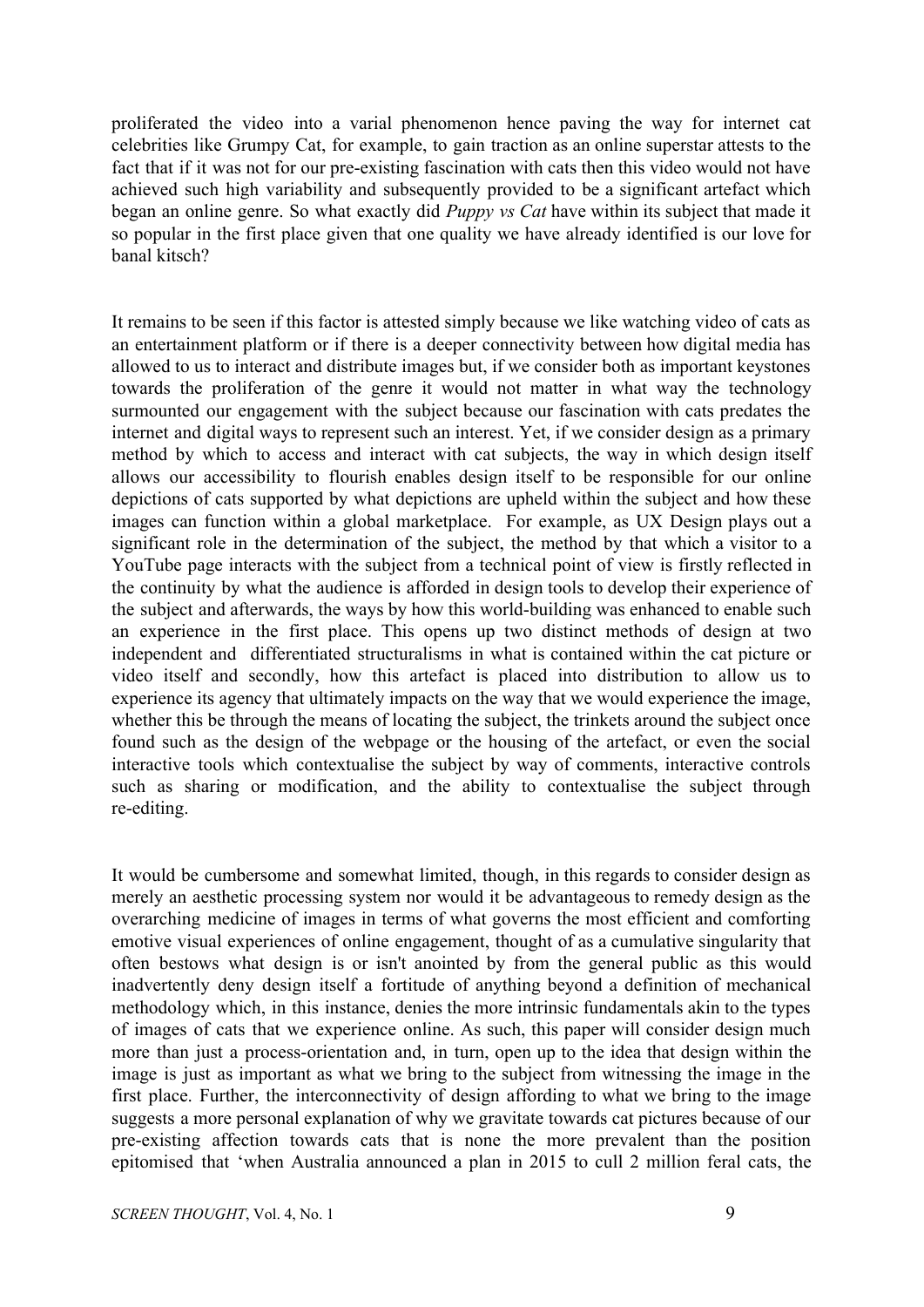singer Morrissey declared them "2 million smaller versions of Cecil the lion."' (Peterson, 2016).

After what is commonly agreed on that the domestic cat can be predated to 'about 9,500 years ago, [when in Cyprus] a young wildcat was buried with a human' (Rathi, 2013), one might argue that what makes our affinity with cats so ingrained in our screen habits is the cultural affinity we inherit from the ways in which cats have been at the forefront of our domestic lives. Cats give us personal love and affection as much as they also enact defiance, bastardry and disobedience yet are independent enough to make us want to love them back inasmuch currency as they command in return. So from a design perspective, a cat picture or video has enough pre-existing attention en masse at a primal level from this fascination of cats we often experience, firmly embedded at an emotional level within our human ancestry to facilitate an entire design experience tapping into the closeness we might share with felines in a way that amplifies design from a 'system' to an integrated 'feeling' brought about by the subject through design. If design can facilitate a connectivity based on the mustering of what we bring to the subject in terms of pictorial aspects structured together from and by the subject, cat pictures can then affirm an enigma through design if we understand that the said emotions allow us to be drawn to cat pictures if our orientation has a disposition towards 'liking' cat pictures in the first place, mapped through design as the aesthetic cognitive mechanism akin to emotional adhesiveness overseen by our affinity within the genre. Design in this regards enables digital media invariable ways for us to develop interactive processes to connect our emotions through the subject but to also further enhance these instance into how we communicate at the macro level at a much wider and entrenched procedural way which has impacted on the demand generated by viral phenomenons that Grumpy Cat, LOL Cats, Lil Bub and others have gained universally to within a celebrity status.

By these examples discussed throughout, it becomes clear that as an introduction into the conversation regarding cat pictures, this paper has considered the question of 'why do we love online cat pictures and videos?' in three ways by visiting our love of binale kitsch, the proliferation of cat memes, and the idea that design has played out a fundamental role in growing an already behemoth genre from the proliferation of the social internet. In doing so, these kinds of instances open up additional opportunities for future discussions with regards to a better understanding of an under researched topic. While these three positions invite design processes to be considered as an enigma and a digital media presence as a facilitation of entertrenched ideas, what defines the genre is a rich and diverse proportion of the internet still yet uncharted that, over time, stands to benefit from a greater level of enquiry to better understand how the genre can be defined in an attempt to enrich the online communities who have made sustained contributions to the field in what is only now becoming clear as to the massive trove of cat pictures and videos stored and transitioned online. As this tradition is an ongoing work in progress, the legacy of the last 9500 years in art has changed the way we think about cats and the cultural effacements by which these bring forth into the uncharted territories of the social internet and beyond.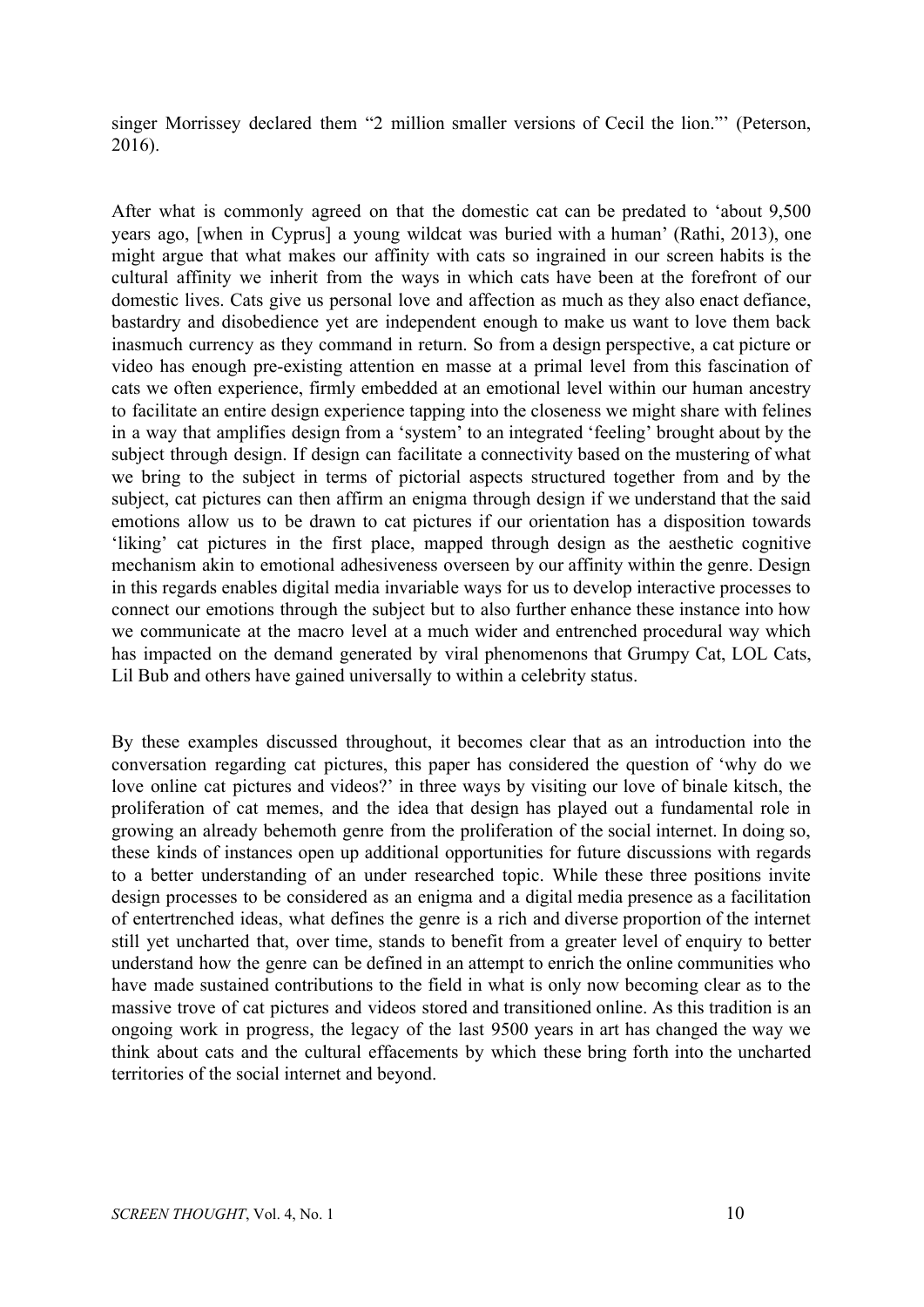## REFERENCES

Alexander, L., (2020). 'Why The Internet Chose Cats'. [online] *Thought Catalog*. Available at: <<https://thoughtcatalog.com/leigh-alexander/2011/01/why-the-internet-chose-cats/>> [Accessed 1 December 2020].

Aslan, E., (2020). 'The Surprising Academic Origins Of Memes'. [online] *The Conversation*. Available at:

<[https://theconversation.com/the-surprising-academic-origins-of-memes-90607>](https://theconversation.com/the-surprising-academic-origins-of-memes-90607) [Accessed 7 December 2020].

Baer, D., (2020). 'The Internet Loves Cat Videos For A Surprisingly Good Reason, Says New Study'. [online] *Business Insider Australia*. Available at: <[https://www.businessinsider.com.au/psychology-of-cat-videos-study-2015-6>](https://www.businessinsider.com.au/psychology-of-cat-videos-study-2015-6) [Accessed 2 December 2020].

BBC News. (2020). 'Grumpy Cat Is Getting Her Own Waxwork And Looks A Bit... Grumpy'. [online] *BBC*, Available at: [<https://www.bbc.co.uk/news/newsbeat-34074121>](https://www.bbc.co.uk/news/newsbeat-34074121) [Accessed 7 December 2020].

Brooks, J., (2020). 'Internet Cat Video Festival, Season 4, Draws Thousands'. [online] *Star Tribune*. Available at: <[https://www.startribune.com/internet-cat-video-festival-season-4-draws-thousands/3216787](https://www.startribune.com/internet-cat-video-festival-season-4-draws-thousands/321678771/#1) [71/#1](https://www.startribune.com/internet-cat-video-festival-season-4-draws-thousands/321678771/#1)> [Accessed 1 December 2020].

Burke, E., (2020). 'Creating Cat Memes Is Officially A Paying Job - Careers' | Siliconrepublic.Com - Ireland's Technology News Service. [online] Silicon Republic. Available at:

<<https://www.siliconrepublic.com/jobs/creating-cat-memes-is-officially-a-paying-job>> [Accessed 7 December 2020].

Chatfield, T., (2020). 'Cute Cats, Memes And Understanding The Internet'. [online] Bbc.com. Available at:

<<https://www.bbc.com/future/article/20120222-cats-memes-and-internet-schemes>> [Accessed 2 December 2020].

Coyle, J., (2020). ''Keyboard Cat' Phenomenon Spreads On Web, TV.' [online] *ABC News*. Available at: [<https://abcnews.go.com/Technology/story?id=7659033&page=](https://abcnews.go.com/Technology/story?id=7659033&page=)1> [Accessed 7 December 2020].

Deadbefordeath, (2018). *He No Like Vegetals*. [image] *Tumblr*, Available at: <<https://deadbeforedeath.tumblr.com/post/175034192749/he-no-like-vegetals>> [Accessed 3 December 2020].

Dempsey, D., (2018). *'We'Re In A Very Cool Place Right Now Where Hollywood Is Running Out Of Ideas': Taika Waititi On Breaking All Of The Rules*. [online] *No Film School*. Available at: [<https://nofilmschool.com/2018/09/taika-waititi-master-class](https://nofilmschool.com/2018/09/taika-waititi-master-class)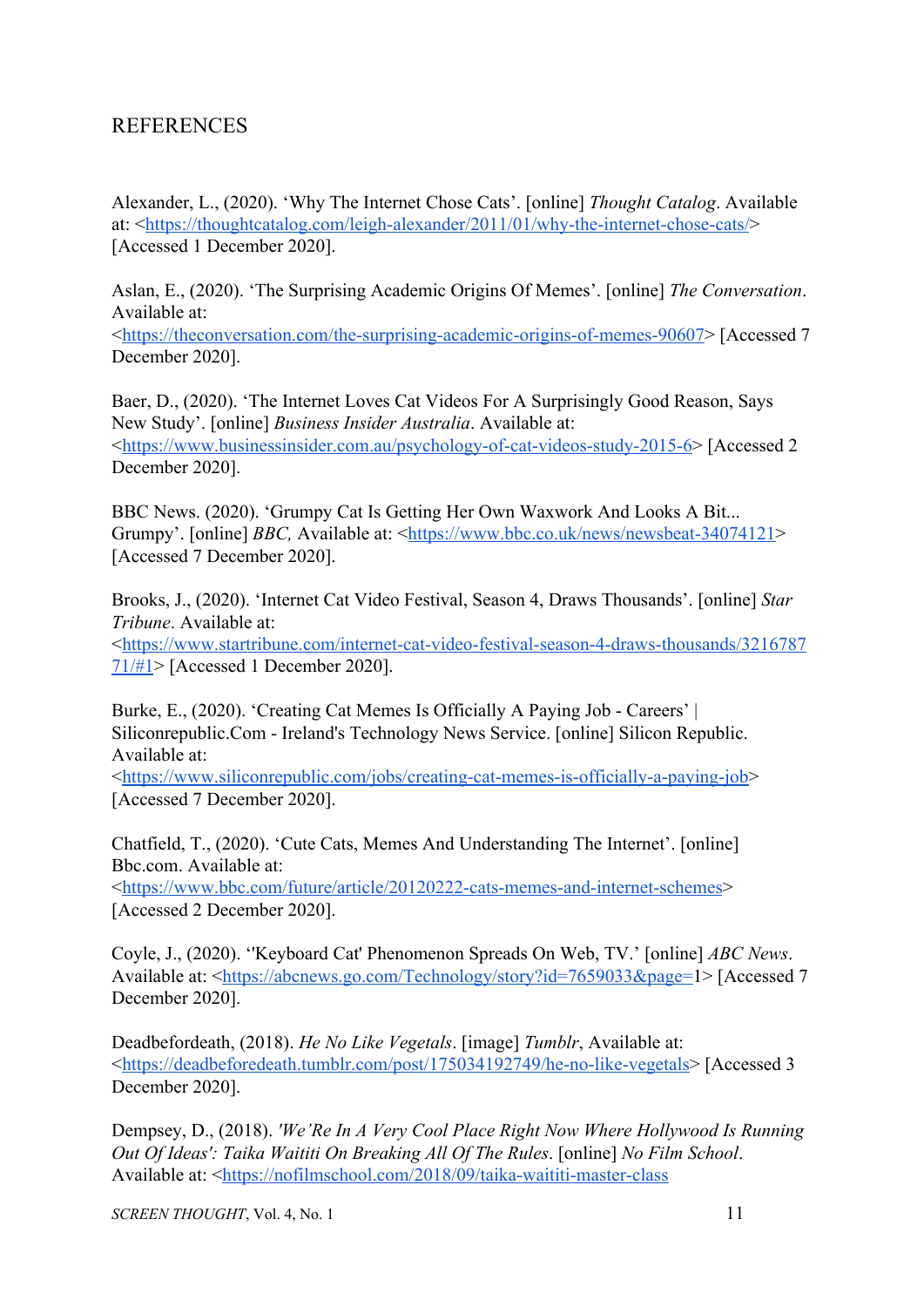> [Accessed 2 December 2020].

Fletcher, D., (2020). 'Breaking News, Analysis, Politics, Blogs, News Photos, Video, Tech Reviews' - TIME.Com. [online] TIME.com. Available at: <<http://content.time.com/time/business/article/0,8599,1921086,00.html>> [Accessed 5 December 2020].

George, Z., (2020). 'Cats And The Internet'. [online] *RNZ*. Available at: <<https://www.rnz.co.nz/national/programmes/sunday/audio/201769374/cats-and-the-internet> > [Accessed 5 December 2020].

Hirst, D. (1991). *The Physical Impossibility Of Death In The Mind Of Someone Living*. [Mixed Media].

(2012) 'I Had Fun Once, it was Awful'[image], *Blogspot.com,* Available at: <[https://grumpycatofficial.blogspot.com/2019/02/grumpy-cat-i-had-fun-once-it-was-awful.ht](https://grumpycatofficial.blogspot.com/2019/02/grumpy-cat-i-had-fun-once-it-was-awful.html) [ml](https://grumpycatofficial.blogspot.com/2019/02/grumpy-cat-i-had-fun-once-it-was-awful.html) > [Accessed 9 December 2020].

Kruger, B. (1987) *I Shop Therefore I Am* [screen print on vinyl].

Johnson, L., 2020. 'Internet Cat Sensation Lil BUB Has Died At The Age Of 8'. [online] *CNN*. Available at: <[https://edition.cnn.com/2019/12/02/entertainment/lil-bub-cat-death-trnd/index.html>](https://edition.cnn.com/2019/12/02/entertainment/lil-bub-cat-death-trnd/index.html)

[Accessed 2 December 2020].

Koons, J. (1983). *Three Ball Total Equilibrium Tank* [mixed media].

Michell, A., (2019). 'What Is The Cat Meme, And Why Is That Woman Yelling?.' [online] *Oprah Magazine*. Available at:

<[https://www.oprahmag.com/entertainment/a29739536/cat-meme-taylor-armstrong-explaine](https://www.oprahmag.com/entertainment/a29739536/cat-meme-taylor-armstrong-explained/) [d/](https://www.oprahmag.com/entertainment/a29739536/cat-meme-taylor-armstrong-explained/)> [Accessed 9 December 2020].

@Missinggirl, (2019). 'Woman Yelling At A Cat'. [image] *reddit.com,* Available at: <<https://knowyourmeme.com/photos/1505720-woman-yelling-at-a-cat> > [Accessed 1 December 2020].

Nakagawa, E. (2007). *I Can Has Cheezburger?*. [image] *cheezburger.com* Available at: <[https://cheezburger.com/875511040/original-cat-meme-that-started-cheezburger>](https://cheezburger.com/875511040/original-cat-meme-that-started-cheezburger) [Accessed 9 December 2020].

Peterson, B., (2020). 'The Case Against Cats.' [online] *The Atlantic*. Available at: <<https://www.theatlantic.com/magazine/archive/2016/12/the-case-against-cats/505838/> > [Accessed 12 December 2020].

Rathi, A., (2020). Earliest Evidence Of Cat Domestication Found In China. [online] *The Conversation*. Available at:

<<https://theconversation.com/earliest-evidence-of-cat-domestication-found-in-china-21552> > [Accessed 1 December 2020].